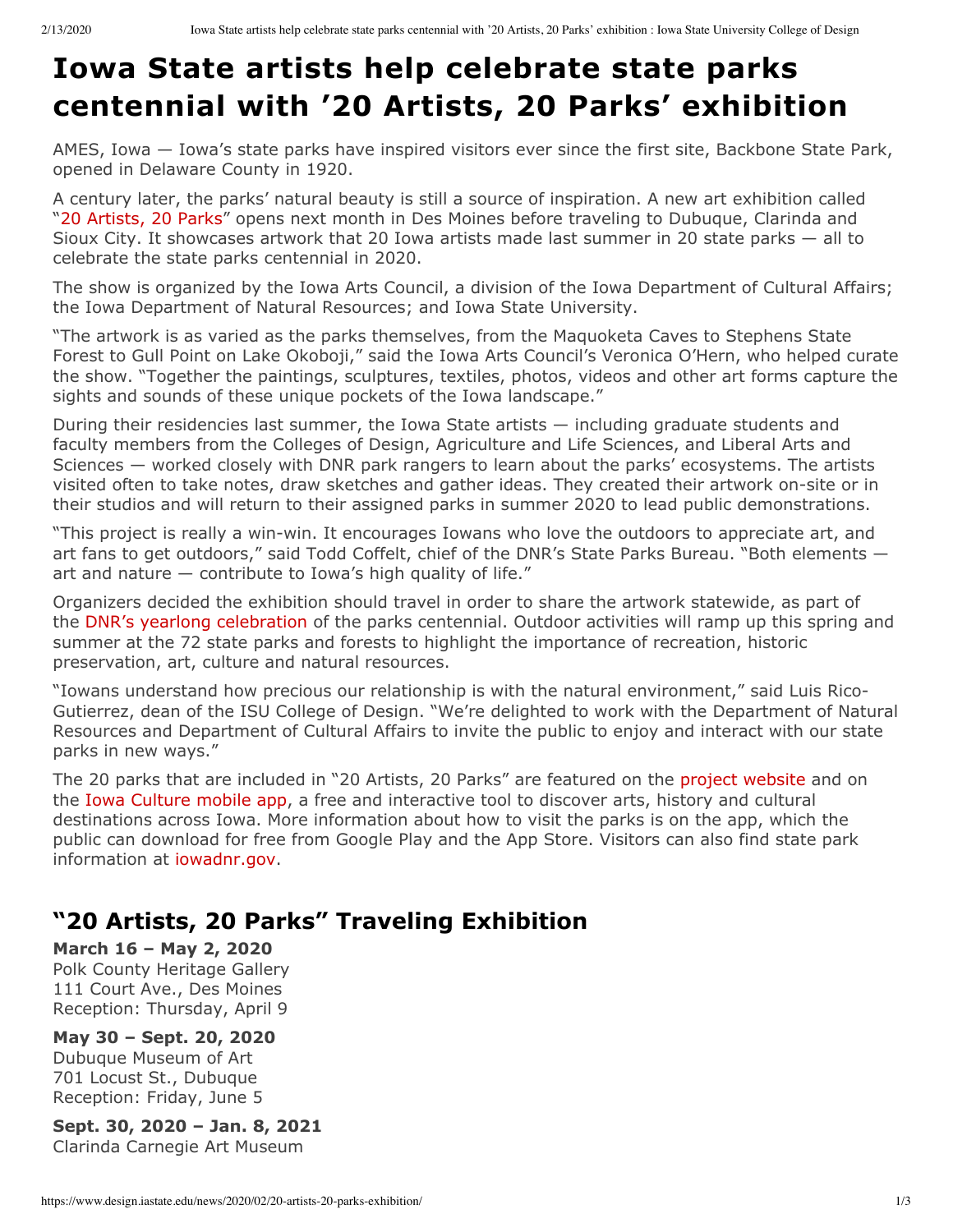300 N. 16th St., Clarinda Reception: October (Date TBD)

#### Jan. 30, 2021 - May 9, 2021

Sioux City Art Center 225 Nebraska St., Sioux City Reception: Saturday, Jan. 30, 2021

### **Featured State Parks and Artists**

- Backbone State Park, Dundee **Kimberly Moss**, *assistant professor of art and visual culture, College of Design; and coordinator, biological/premedical illustration program*
- Brushy Creek State Park, Lehigh **Austin Stewart**, associate professor of art and visual culture, College of Design; and **Omar De Kok-Mercado**, natural resource ecology and management *program coordinator, College of Agriculture and Life Sciences*
- Gull Point State Park, Okoboji **Paula Streeter**, *associate teaching professor of art and visual culture, College of Design*
- Lacey-Keosauqua State Park, Keosauqua –**Nancy Thompson**, *associate teaching professor of art and visual culture, College of Design*
- Lake Darling State Park, Mt. Pleasant **Rob Wallace**, *associate professor of ecology, evolution and organismal biology, College of Agriculture and Life Sciences / College of Liberal Arts and Sciences*
- Lake Macbride State Park, Solon **Firat Erdim**, *assistant professor of architecture, College of Design*
- Lake of Three Fires State Park, Bedford **Amy Harris**, *associate teaching professor of art and visual culture, College of Design*
- Maquoketa Caves State Park, Maquoketa **Brent Holland**, *associate professor of art and visual culture, College of Design*
- Mines of Spain State Park, Dubuque **Joe Muench**, *professor of art and visual culture, College of Design*
- Palisades-Kepler State Park, Mt. Vernon **Celinda Stamy**, *assistant teaching professor of art and visual culture, College of Design*
- Pikes Peak State Park, McGregor **Barbara Walton**, *associate professor of art and visual culture, College of Design*
- Pilot Knob State Park, Forest City **Christopher Yanulis**, *graduate student in integrated visual arts, College of Design*
- Pine Lake State Park, Eldora **Jennifer Drinkwater**, *assistant professor of art and visual culture, College of Design; and ISU Extension and Outreach community arts specialist*
- Rock Creek State Park, Kellogg **Anna Segner**, *assistant teaching professor of art and visual culture, College of Design*
- Stephens State Park **Clark Colby,** *assistant teaching professor of art and visual culture, College of Design; and ISU Extension and Outreach 4-H Youth Development communications and creative arts program specialist*
- Stone State Park, Sioux City **Carol Faber**, *associate professor of graphic design, College of Design*
- Walnut Woods State Park, West Des Moines **Deborah Pappenheimer**, *associate teaching professor of art and visual culture, College of Design*
- Wildcat Den State Park, Muscatine **Kristen Greteman**, *graduate student in history, College of Liberal Arts and Sciences*
- Viking Lake State Park, Stanton **Olivia Valentine**, *assistant professor of art and visual culture, College of Design*
- Yellow River State Forest, Harpers Ferry **Nathan Edwards**, *assistant teaching professor of art and visual culture, College of Design*

#### **Contacts**

Michael Morain, Iowa Department of Cultural Affairs, (515) 725-1141, michael.morain@iowa.gov Todd Coffelt, Iowa Department of Natural Resources, (515) 330-9204, todd.coffelt@dnr.iowa.gov